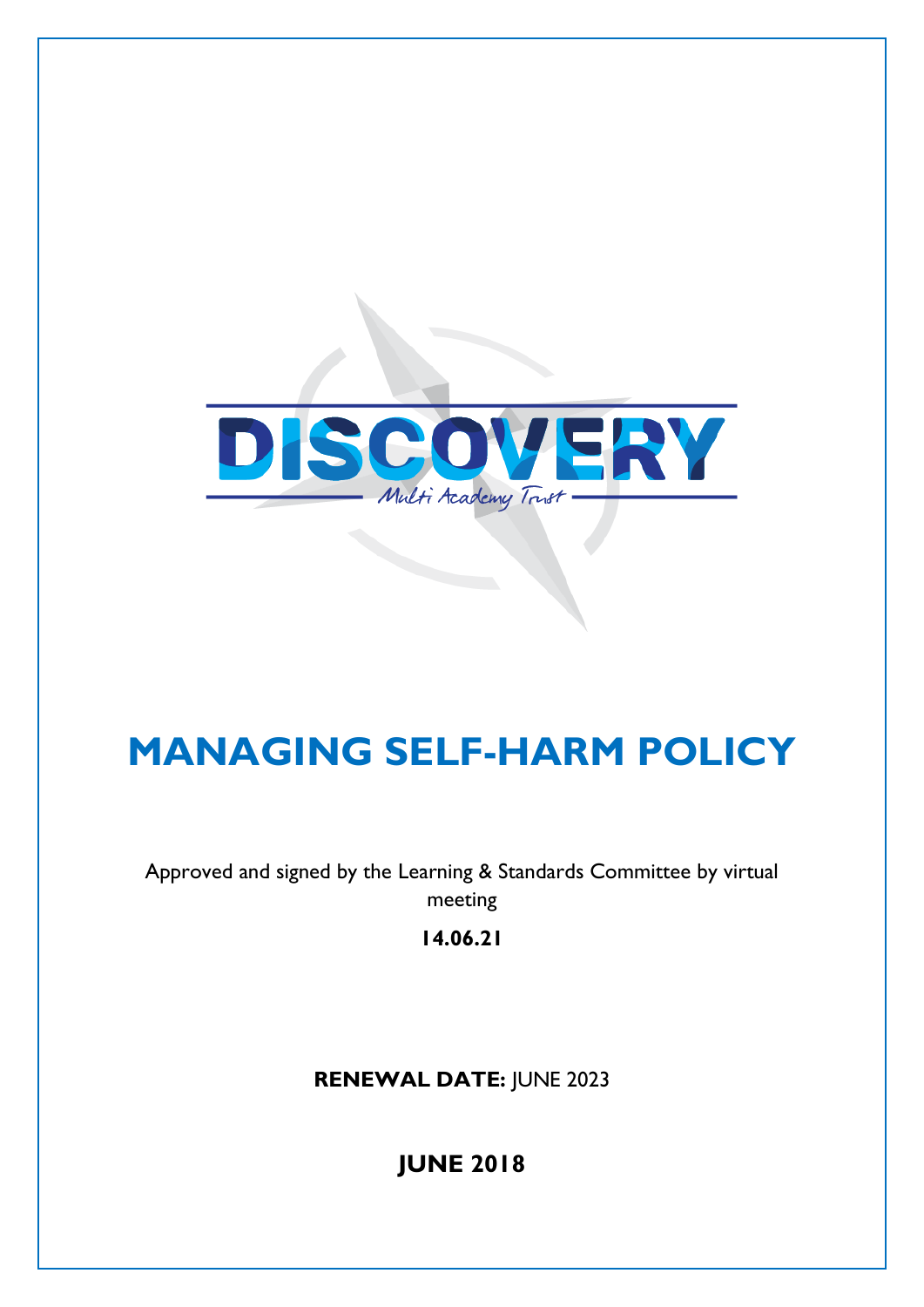## **1. INTRODUCTION**

There are many reasons why children and young people try to harm themselves, and once they start, it can become a compulsion. This is why it is so important to spot self-harming as soon as possible and do everything you can to help.

Self-harm is not usually a suicide attempt or a cry for attention and instead, it is often a way for children and young people to release overwhelming emotions. It is a way of coping and so whatever the reason, it should be taken seriously.

Self-harming behaviour can start at an early age and there is an increase in primary school presentation, however, this rises steeply in pre-adolescence and adolescence.

School staff can play an important role in preventing self-harm and also in supporting pupils, peers and parents of pupils currently engaging in self-harm.

Discovery MAT schools:

- Each have a Helping us Thrive (HUT) with SEN Ta's who are emotionally available adults that are available for pupils throughout the day. Interventions may be planned but support can also be on demand.
- Have STORM (Skills Training On Risk Management Children and Young People) trained staff. The STORM definition of self-harm includes self-injury and behaviours with suicidal intent.
- Has 2 Mental Health and Trauma Informed practitioners.
- Staff are routinely trained in Trauma informed practices.
- Currently access MAST therapy and EP services.

Discovery MAT has been awarded the Mentally Healthy Organisation award from TISUK

# **2. SCOPE**

This document describes Discovery MAT schools' approach to self-harm. This policy is intended as guidance for all staff including non-teaching staff and those in a position of governance.

# **3. AIMS**

To increase understanding and awareness of self-harm

To alert staff to warning signs and risk factors

To provide support to staff dealing with pupils who self-harm

To provide support to pupils who self-harm and their peers and parents/carers

# **4. DEFINITION OF SELF-HARM**

Self-harm is any self injurious behaviour where the intent is to deliberately cause harm to one's own body or suicidal thoughts or actions.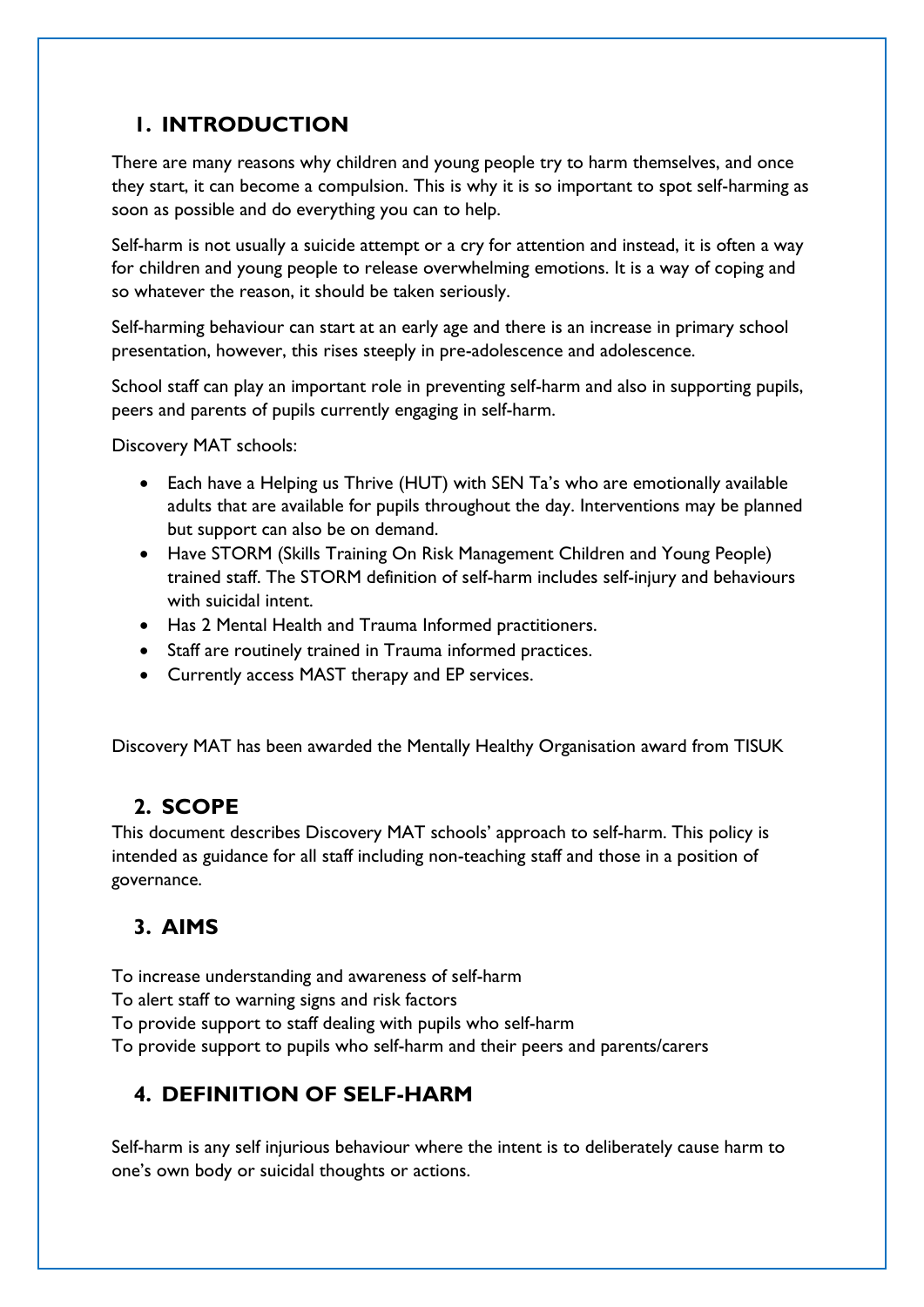Examples of self injurious behaviour are:

- Cutting, scratching, scraping or picking skin.
- Swallowing inedible objects.
- Taking an overdose of prescription or non-prescription drugs.
- Swallowing hazardous materials or substances.
- Burning or scalding.
- Hair-pulling.
- Banging or hitting the head or other parts of the body.
- Scouring or scrubbing the body excessively

## **5. RISK FACTORS**

The following risk factors, particularly in combination, may make a young person particularly vulnerable to self harm:

#### **Individual Factors:**

- Depression / anxiety.
- Poor communication skills.
- Low self-esteem.
- Poor problem-solving skills.
- Hopelessness.
- Impulsivity.
- Drug or alcohol abuse/misuse.
- Having additional needs/SEND.
- Trauma.
- $-$  ACF.

#### **Family Factors**

- Unreasonable expectations.
- Neglect or physical, sexual or emotional abuse.
- Poor parental relationships and arguments.
- Depression, self-harm or suicide in the family.

#### **Social Factors**

- Difficulty in making relationships / loneliness.
- Being bullied or rejected by peers.
- Interest in social networking/websites that focus on self harm or suicide

### **6. WARNING SIGNS**

School staff may become aware of warning signs which indicate a pupil is experiencing difficulties that may lead to thoughts of self-injury or suicide. These warning signs should always be taken seriously and staff observing any of these warning signs should seek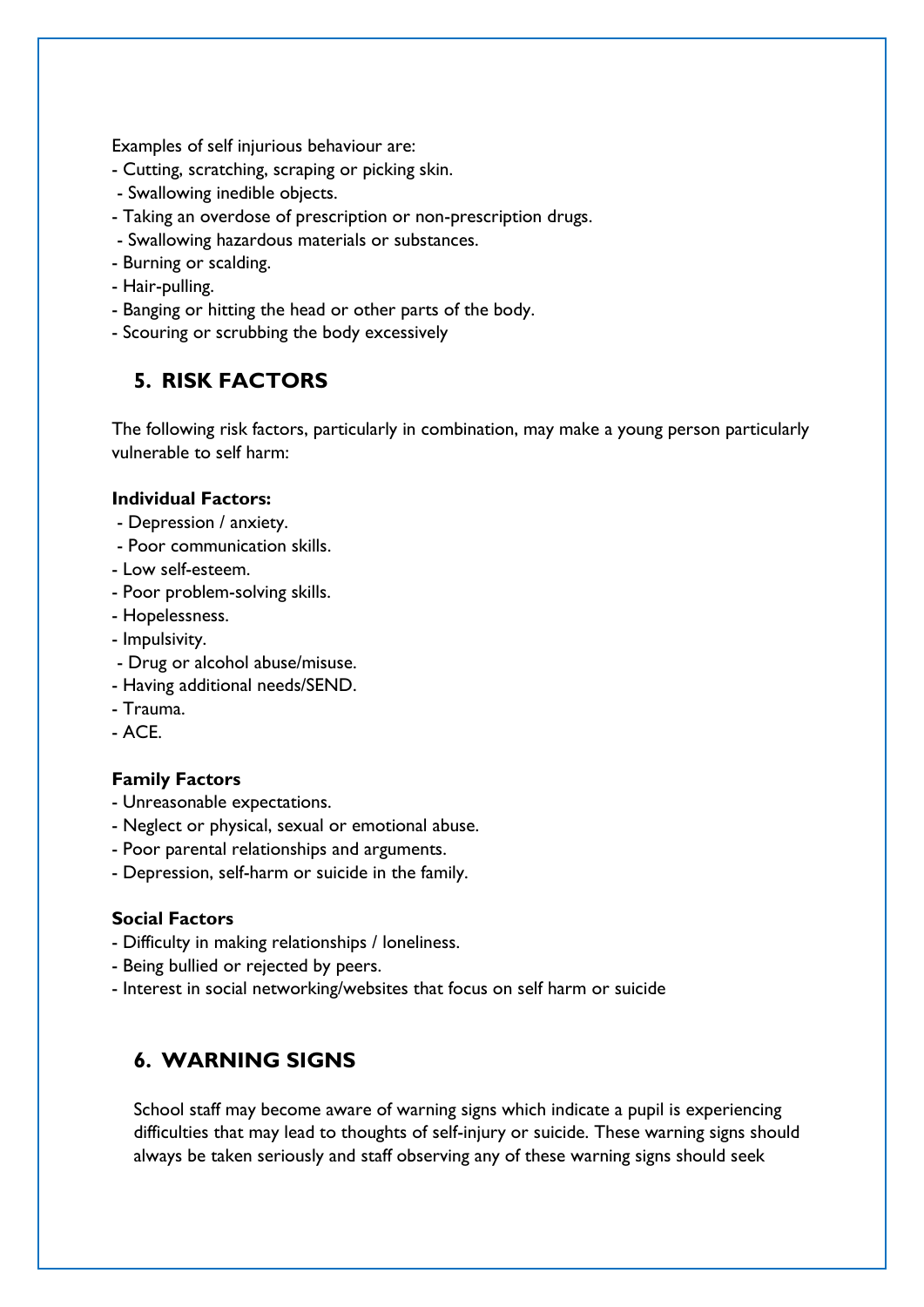further advice from the Designated Safeguarding Lead (DSL) in the school or their Deputy/Deputies (DDSL).

Possible warning signs include:

- Changes in eating / sleeping habits (e.g. pupil may appear overly tired if not sleeping well).

- Increased isolation from friends or family, becoming socially withdrawn.
- Changes in activity and mood e.g. more aggressive or introverted than usual.
- Lowering of academic achievement.
- Talking or joking about self-harm or suicide.
- Abusing drugs or alcohol.
- Expressing feelings of failure, uselessness or loss of hope.
- Changes in appearance.

## **7. STAFF ROLES IN WORKING WITH PUPILS WHO SELF-HARM**

Pupils may choose to confide in a member of school staff if they are concerned about their own welfare, or that of a peer. School staff may experience a range of feelings in response to self-harm in a pupil such as anger, sadness, shock, disbelief, guilt, helplessness, disgust and rejection. However, in order to offer the best possible help to pupils it is important to try and maintain a supportive and open attitude – a pupil who has chosen to discuss their concerns with a member of school staff is showing a considerable amount of courage and trust.

Pupils need to be made aware that it may not be possible for staff to offer complete confidentiality. **If you consider a pupil is at serious risk of harming themselves then confidentiality cannot be kept.** It is important not to make promises of confidentiality that cannot be kept even if a pupil puts pressure on you to do so.

Any member of staff who is aware of a pupil engaging in or suspected to be at risk of engaging in self-harm should consult the Designated Safeguarding Lead (DSL) or their Deputy/Deputies (DDSL).

Following the report, the Designated Safeguarding Lead or Deputy Designated Safeguarding Lead will make an assessment of the level of risk and decide on the appropriate course of action. This may include:

- Contacting parents / carers.
- Contacting the relevant statutory agencies e.g. Gateway, Police.
- Arranging other professional assistance e.g. doctor, nurse, etc.
- Consulting with another agency, e.g. CAMHS or the Educational Psychology Service
- Arranging an appointment with a counsellor.

- Immediately removing the pupil from lessons if their remaining in class is likely to cause further distress to themselves or their peers. In the case of an acutely distressed pupil, the immediate safety of the pupil is paramount and an adult should remain with the pupil